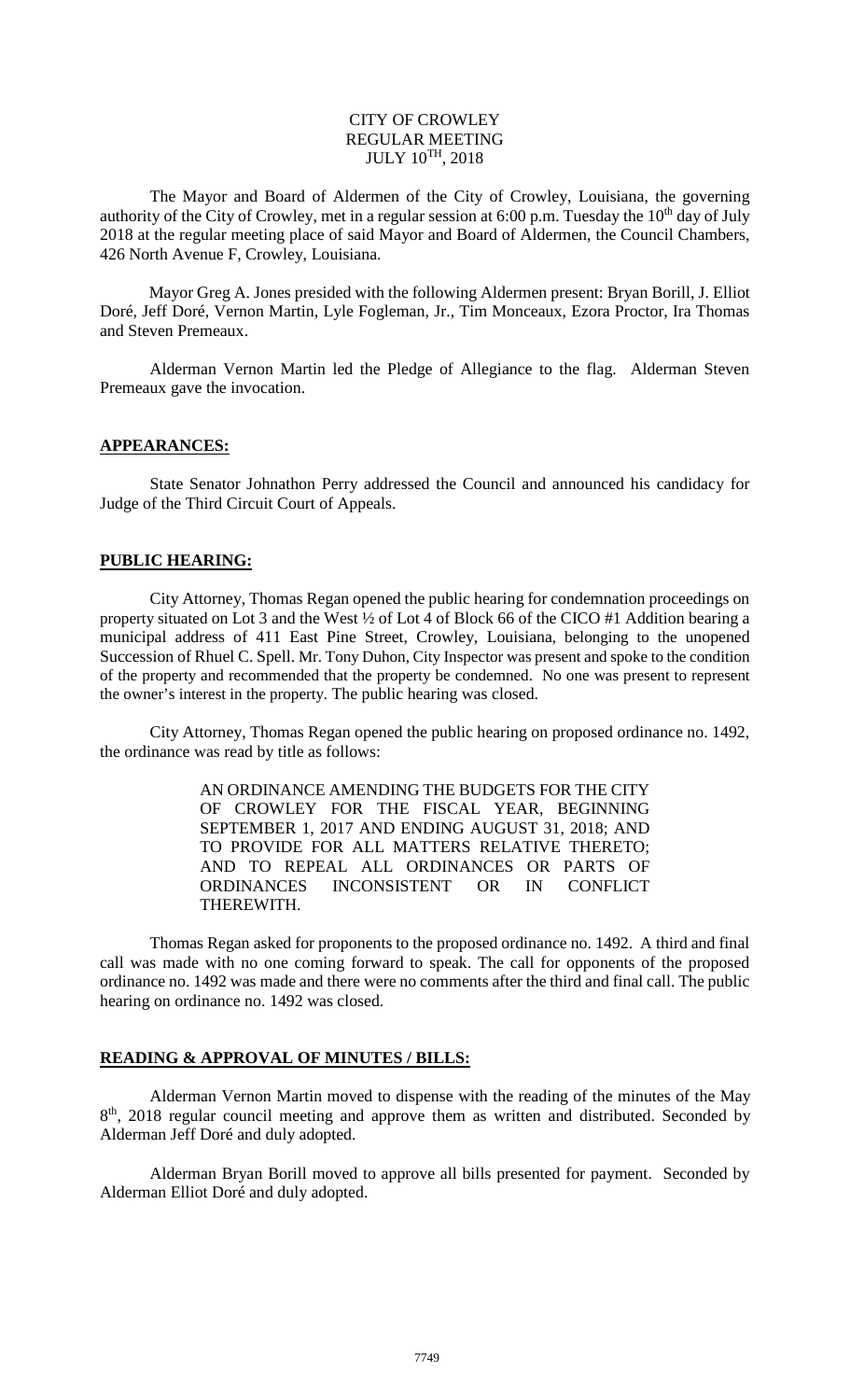# **MAYOR'S REPORTS:**

Mayor presented the Sales Tax chart and User Fee chart that track the collection trend.

Mayor presented the monthly budget-to-actual comparisons that report the spending of major funds.

# **PUBLIC SAFETY COMMITTEE:**

Chairperson – Alderman Lyle Fogleman, Jr. Vice-Chairperson – Alderman Bryan Borill Members – Aldermen Vernon Martin, Tim Monceaux and Steven Premeaux

A motion was offered by Alderman Lyle Fogleman and seconded by Alderman Bryan Borill to approve a new 2018 Class A Retail Outlet Beer Permit and a new 2018 Class A Retail Outlet Liquor Permit located at 217 North Parkerson Avenue owned Acadia Post 15 owned by American Legion. Motion carried.

# **ZONING & ANNEXATION COMMITTEE:**

Chairperson – Alderman Ira Thomas Vice-Chairperson – Alderman Vernon Martin Members – Aldermen Bryan Borill, J. Elliot Doré and Steven Premeaux

A motion was offered by Alderman Ira Thomas and seconded by Alderman Steven Premeaux to direct the City Attorney to search other municipalities ordinances pertaining to gated subdivision (roads in subdivision that are owned by city vs roads owned by the property owners). Motion carried.

# **PUBLIC BUILDING COMMITTEE:**

Chairperson – Alderman Bryan Borill Vice-Chairperson – Alderman Lyle Fogleman, Jr. Members – Aldermen J. Elliot Doré, Tim Monceaux, and Steven Premeaux

A motion was offered by Alderman Bryan Borill and seconded by Alderman Vernon Martin to allow the Rice Festival Association the use of Wells Fargo building to hold a Cancer Poker Run to be held September 15, 2018. Motion carried.

# **INSURANCE & PERSONNEL COMMITTEE:**

Chairperson – Alderwoman Ezora Proctor Vice-Chairperson – Alderman Jeff Doré Members – Aldermen Bryan Borill, Vernon Martin, and Ira Thomas

A motion was offered by Alderwoman Ezora Proctor and seconded by Alderman Bryan Borill to Update Non-Civil Service Employee Hand book and Update Policy & Procedures Manual. Motion carried.

A motion was offered by Alderwoman Ezora Proctor and seconded by Alderman Jeff Doré Alderman to Update Fire Department Policy & Procedures Manual. Motion carried.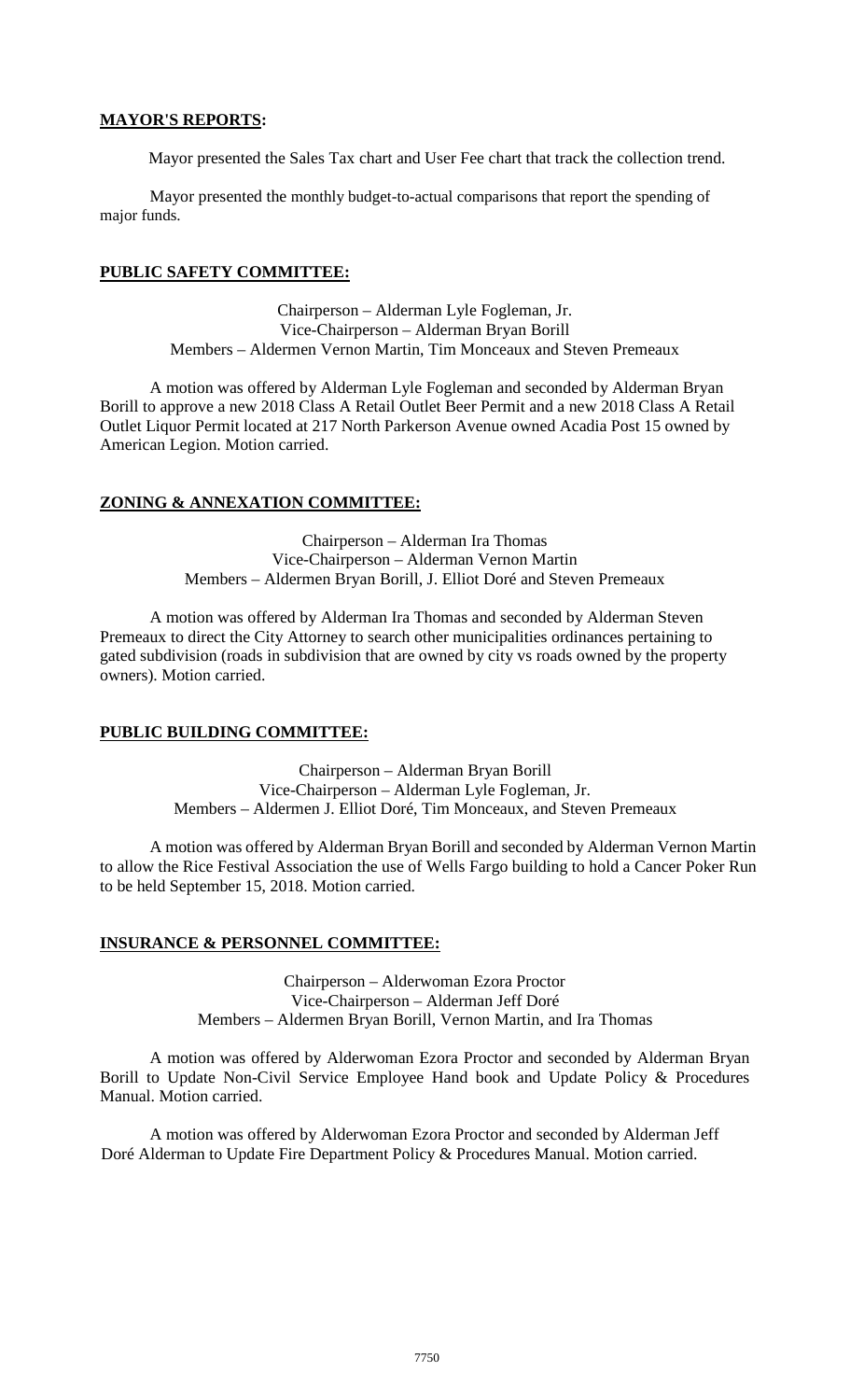# **REVENUE & FINANCES COMMITTEE:**

Chairperson – Alderman J. Elliot Doré Vice-Chairperson – Alderman Ira Thomas Members – Aldermen Jeff Doré, Ezora Proctor, and Steven Premeaux

A motion was offered by Alderman Elliot Doré and seconded by Alderwoman Ezora Proctor to approve Fire Department pay proposal as submitted by Mayor Jones to increase base pay to \$2,100.00 a month and to be revisited in the future. Motion carried.

A motion was offered by Alderman Elliot Doré and seconded by Alderman Tim Monceaux to authorize the Chief of Police to begin the process of implementing the TED program (Traffic Enforcement Detail) along I-10 corridor. Motion carried.

A motion was offered by Alderman Elliot Doré and seconded by Alderman Lyle Fogleman to table until August committee meetings to consider purchasing police units. Motion carried.

#### **RESOLUTIONS:**

The following resolution was offered by Alderman Vernon Martin and seconded by Alderman Elliot Doré, and duly resolved and adopted with Alderman Ira Thomas abstaining.

> A RESOLUTION AMENDING AND REPLACING PREVIOUS ACTION OF THE CROWLEY CITY COUNCIL AT ITS MAY 8, 2018 REGULAR MONTHLY MEETING REGARDING SLEMCO PROVIDING STREET LIGHTING ALONG RICE CAPITAL PARKWAY

WHEREAS, at its May 8<sup>th</sup> regular monthly meeting Council approved the following motion: A motion was offered by Alderman Bryan Borill and seconded by Alderman Lyle Fogleman to approve SLEMCO's request to install a street lighting system in the City's existing utility easement along Rice Capital Parkway; and, also to accept SLEMCO's offer to provide a system of at least 27 bronze/bronze LED lights along the roadway from North Cherokee Road to Tower Road, all contingent upon submittal of their proposed lighting system plans, details, and specifications to the City and City approval of same, and all at no cost to the City for the furnishing and installation of the system and for the perpetual operation and maintenance of the system.

The motion was amended by Alderman Bryan Borill and seconded by Alderman Lyle Fogleman to approve SLEMCO's request to install a street lighting system in the City's existing utility easement along Rice Capital Parkway; and, also to accept SLEMCO'S offer to provide a system of at least 27 bronze LED lights along the roadway from North Cherokee Road to Tower Road, all contingent upon submittal of their proposed lighting system plans, details, and specifications to the City and the City's approval of the same, and all at no cost to the City for the furnishings and installation of the system and for the perpetual operation and maintenance of the system contingent upon review and approval of engineer. Motion carried with one abstention by Alderman Ira Thomas.; and

WHEREAS, due to LaDOTD's stated intentions to relocate a portion of Rice Capital Parkway in this area sometime in the future by moving its existing centerline approximately 75' to its north (away from I-10), keeping it parallel to Interstate 10, SLEMCO has requested that they be allowed to furnish and install temporary timber poles, overhead power, and suitable lights along this segment of the roadway from North Cherokee Road eastward to approximately match the spacing of the permanent lighting system to the east; and

WHEREAS, SLEMCO will agree to remove this temporary lighting and install matching lighting of the type and spacing now being planned for the 27 permanent lights immediately upon completion of the relocated roadway all fully at SLEMCO's expense and at no cost to the City;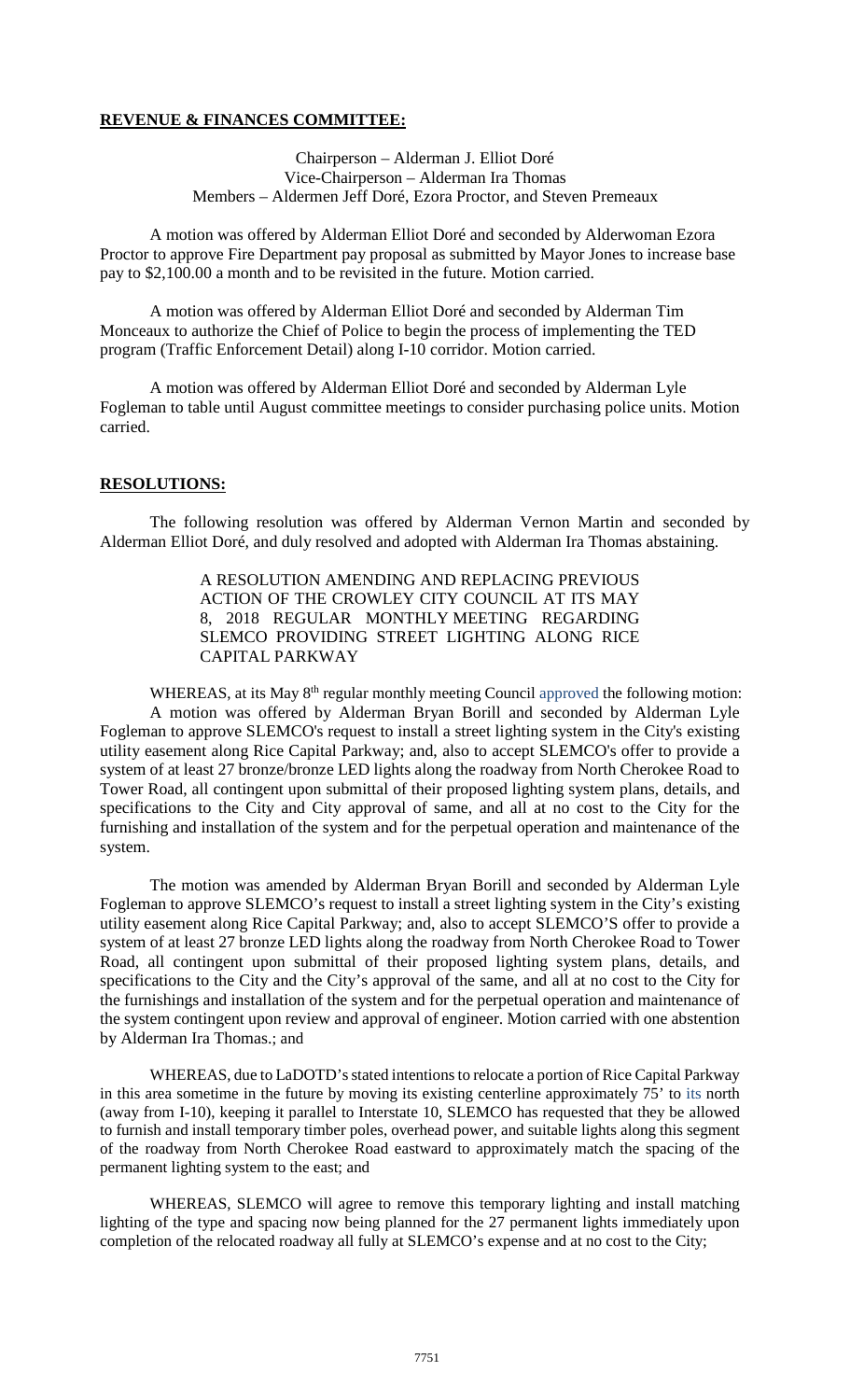NOW, THEREFORE, BE IT RESOLVED by the City of Crowley that it hereby approves SLEMCO's request to install a street lighting system in the City's existing utility easement along Rice Capital Parkway; and, also to accept SLEMCO'S offer to provide a system of at least 27 bronze LED lights along the roadway from North Cherokee Road to Tower Road, all contingent upon their submittal of proposed lighting system plans, details, and specifications to the City and the City's subsequent approval of the same, and all at no cost to the City for the furnishings and installation of the system and for the perpetual operation and maintenance of the system contingent upon review and approval by the city engineer.

BE IT FURTHER RESOLVED by the City of Crowley that it hereby approves SLEMCO's request to furnish and install temporary timber poles, overhead power, and suitable lights along the segment of roadway of Rice Capital Parkway *to be* relocated from North Cherokee Road eastward to approximately match the spacing of the permanent lighting system to the east.

BE IT FURTHER RESOLVED by the City of Crowley that said approval is contingent upon SLEMCO agreeing to remove this temporary lighting and install matching lighting of the same type and spacing now being planned for the 27 permanent lights immediately within 60 days of the completion of the relocated roadway, all fully at SLEMCO's expense and at no cost to the City.

THUS DONE, SIGNED AND ADOPTED in regular session duly convened on this the 10<sup>th</sup> day of July, 2018, at Crowley, Acadia Parish, Louisiana.

GREG A. JONES, Mayor

\_\_\_\_\_\_\_\_\_\_\_\_\_\_\_\_\_\_\_\_\_\_\_\_\_\_\_\_\_\_\_\_\_\_\_

ATTEST:

ERIN S. CRADEUR, City Clerk

\_\_\_\_\_\_\_\_\_\_\_\_\_\_\_\_\_\_\_\_\_\_\_\_\_\_\_\_\_\_\_\_\_\_

The following amended resolution was offered by Alderman Lyle Fogleman and seconded by Alderman Steven Premeaux, and duly adopted.

> A RESOLUTION REQUESTING THE ACADIA PARISH SCHOOL BOARD TO INSTALL PERMANENT ELECTRONIC SCHOOL ZONE CAUTION SIGNALS ON NORTH PARKERSON AVENUE FOR THE CROWLEY KINDERGARTEN CAMPUS.

WHEREAS, it has come to the attention of the Crowley City Council that traffic is regularly and often travelling well above posted speed limits on North Parkerson Avenue in the vicinity of the campus of Crowley Kindergarten; and

WHEREAS, North Parkerson Avenue is a high traffic volume arterial street owned and operated by the Louisiana Department of Transportation and Development; and

WHEREAS, the combination of high traffic volumes and speed limit violations poses a very dangerous condition for the public in general, but especially for children of kindergarten ages; and

WHEREAS, the Acadia Parish School Board is responsible for the safety and welfare of students at its school campuses; and

WHEREAS, the City of Crowley resolves to work in conjunction with the APSB for this endeavor; and

WHEREAS, the Crowley City Council is making this request on behalf of all its children and parents and all citizens of the City of Crowley and surrounding areas;

NOW, THEREFORE, BE IT RESOLVED by the City of Crowley that the Acadia Parish School Board is hereby respectfully requested and urged to immediately take the necessary steps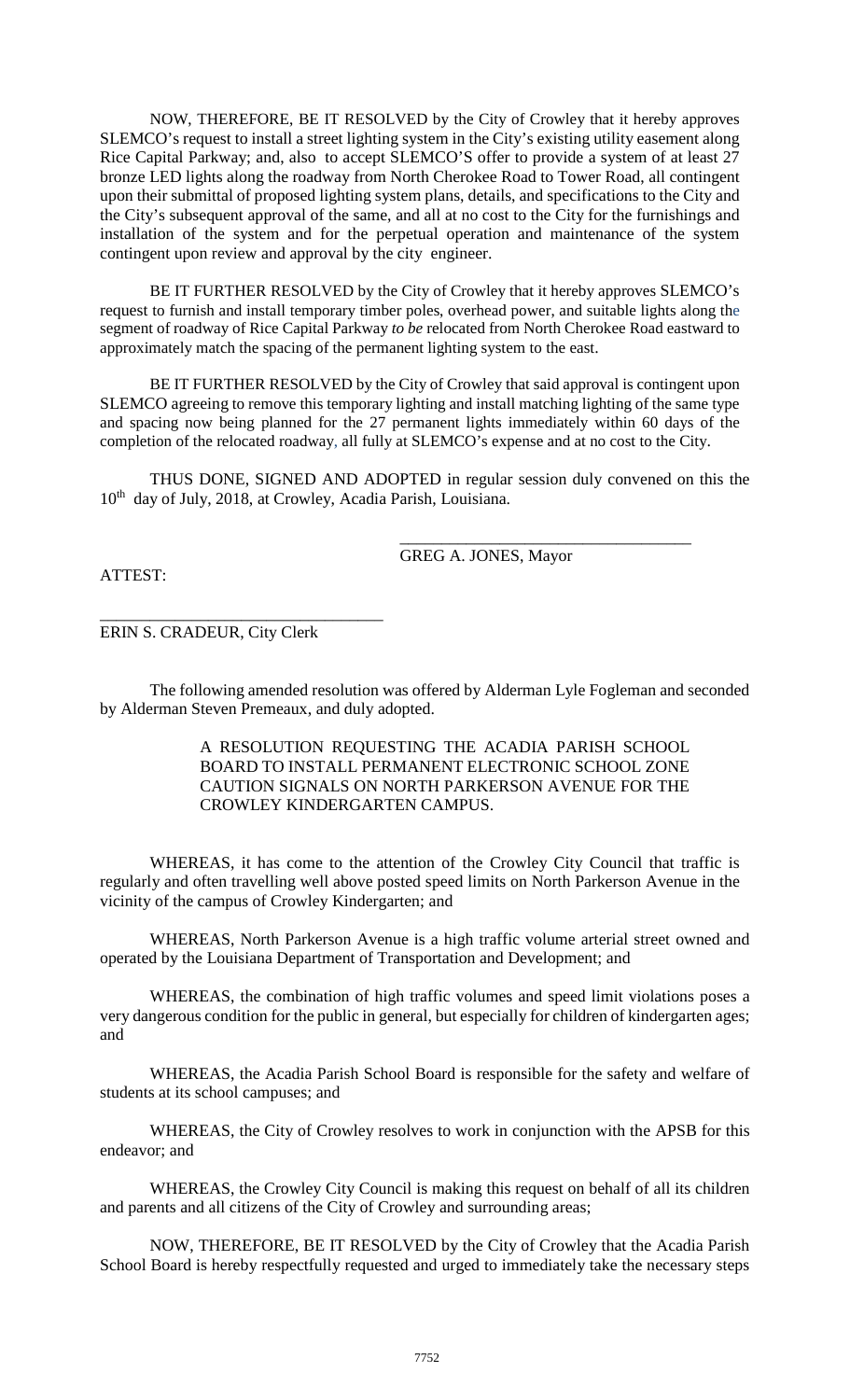to pursue, secure, and provide all necessary funding, permitting, design, and construction procurement to effect the installation of the latest and most appropriate permanent electronic flashing caution signals along North Parkerson Avenue for the Crowley Kindergarten campus and to perpetually operate and maintain same.

THUS DONE, SIGNED AND ADOPTED in regular session duly convened on this the 10<sup>th</sup> day of July, 2018, at Crowley, Acadia Parish, Louisiana.

> \_\_\_\_\_\_\_\_\_\_\_\_\_\_\_\_\_\_\_\_\_\_\_\_\_\_\_\_\_\_\_\_\_\_\_ GREG A. JONES, MAYOR

ATTEST:

\_\_\_\_\_\_\_\_\_\_\_\_\_\_\_\_\_\_\_\_\_\_\_\_\_\_\_\_\_\_\_ ERIN S. CRADEUR, CITY CLERK

The following resolution as presented was offered by Alderwoman Ezora Proctor and seconded by Alderman Vernon Martin, and duly adopted.

> A RESOLUTION OF THE MAYOR AND BOARD OF ALDERMEN OF THE CITY OF CROWLEY, ACADIA PARISH, LOUISIANA, INTRODUCING A PROPOSED ORDINANCE AND CALLING FOR A PUBLIC HEARING CONCERNING SAME.

WHEREAS, an ordinance has been proposed to be adopted by the Board of Aldermen of the City of Crowley; and

WHEREAS, the proposed ordinance must be introduced by its title; and

WHEREAS, a public hearing must be held prior to its adoption; and

WHEREAS, the title of the proposed ordinance must be published in the official journal and the notice shall provide the time and place where the Board will consider its adoption;

NOW THEREFORE BE IT RESOLVED by the Mayor and Board of Aldermen of the City of Crowley, Acadia Parish, Louisiana, that the following ordinance be and it is hereby introduced for consideration at the next regular meeting of the Mayor and Board of Aldermen, to-wit:

> AN ORDINANCE TO AMEND AND RE-ENACT THE SECTION PROVISIONS OF ARTICLE I OF CHAPTER 12 OF THE CODE OF ORDINANCES OF THE CITY OF CROWLEY BY AMENDING SECTION 12-2 – SICK LEAVE FOR NON-CIVIL EMPLOYEES; SECTION 12-6 – APPLYING VACATION AGAINST; SECTION 12-7 – ANNUAL VACATION; SECTION 12-8 – EFFECT OF OVERTIME; AND SECTION 12-9 – APPLICATION FOR LEAVE OF ABSENCE; AND TO AMEND AND INCORPORATE INTO THE EMPLOYEE HANDBOOK AND THE POLICY AND PROCEDURES MANUALS OF THE CITY OF CROWLEY THE NECESSARY LANGUAGE TO REFLECT THE CHANGES MADE IN THE ABOVE SECTIONS; TO PROVIDE FOR THE PROVISIONS HEREOF TO BE SEVERABLE; TO REPEAL ALL ORDINANCES OR PARTS OF ORDINANCES CONTRARY THERETO OR IN CONFLICT THEREWITH; AND TO PROVIDE FOR ALL MATTERS RELATIVE THERETO.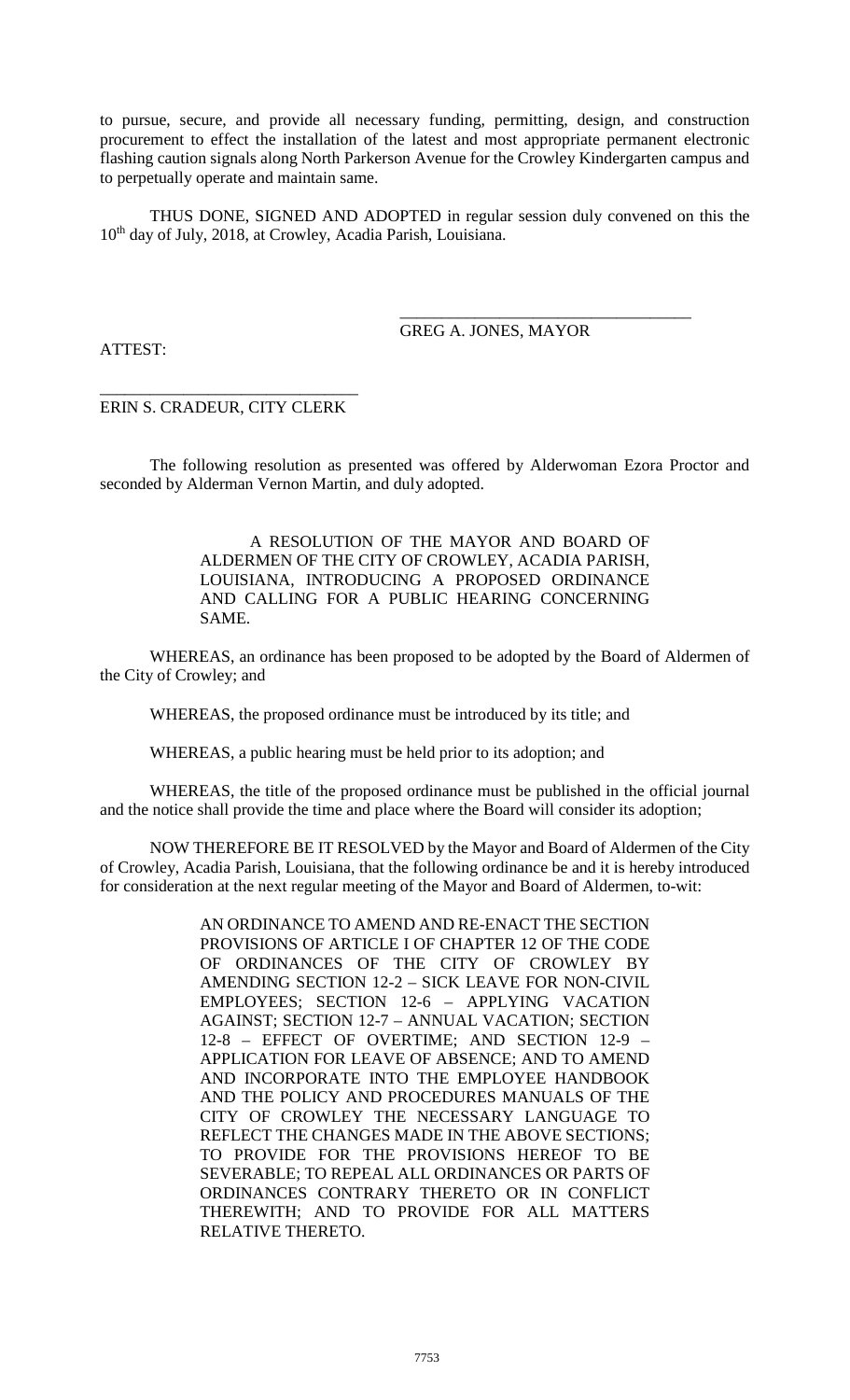BE IT FURTHER RESOLVED by the Mayor and Board of Aldermen that the City Clerk shall publish the following notice in the Crowley Post Signal:

#### NOTICE OF PROPOSED ADOPTION OF ORDINANCE AND PUBLIC HEARING

The Board of Aldermen of the City of Crowley shall meet on the 14<sup>th</sup> day of August, 2018, at 6:00 o'clock p.m. in the Council Chambers,  $2<sup>nd</sup>$  Floor, Criminal Justice Building, 426 North Avenue F, Crowley, Louisiana, to consider the adoption of the following ordinance:

AN ORDINANCE TO AMEND AND RE-ENACT THE SECTION PROVISIONS OF ARTICLE I OF CHAPTER 12 OF THE CODE OF ORDINANCES OF THE CITY OF CROWLEY BY AMENDING SECTION 12-2 – SICK LEAVE FOR NON-CIVIL EMPLOYEES; SECTION 12-6 – APPLYING VACATION AGAINST; SECTION 12-7 – ANNUAL VACATION; SECTION 12-8 – EFFECT OF OVERTIME; AND SECTION 12-9 – APPLICATION FOR LEAVE OF ABSENCE; AND TO AMEND AND INCORPORATE INTO THE EMPLOYEE HANDBOOK AND THE POLICY AND PROCEDURES MANUALS OF THE CITY OF CROWLEY THE NECESSARY LANGUAGE TO REFLECT THE CHANGES MADE IN THE ABOVE SECTIONS; TO PROVIDE FOR THE PROVISIONS HEREOF TO BE SEVERABLE; TO REPEAL ALL ORDINANCES OR PARTS OF ORDINANCES CONTRARY THERETO OR IN CONFLICT THEREWITH; AND TO PROVIDE FOR ALL MATTERS RELATIVE THERETO.

Copies of the proposed ordinance are available for a nominal fee in the office of the City Clerk, City Hall, Crowley, Louisiana. THUS DONE AND SIGNED on this the \_\_\_\_\_\_ day of \_\_\_\_\_\_\_\_\_\_, 2018.

#### \_\_\_\_\_\_\_\_\_\_\_\_\_\_\_\_\_\_\_\_\_\_\_\_\_\_\_\_\_\_ ERIN S. CRADEUR, CITY CLERK \*\*\*\*\*

THUS DONE, SIGNED AND ADOPTED in regular session duly convened on the  $10<sup>th</sup>$ day of July, 2018, in Crowley, Acadia Parish, Louisiana.

> \_\_\_\_\_\_\_\_\_\_\_\_\_\_\_\_\_\_\_\_\_\_\_\_\_\_\_\_\_\_\_\_\_\_\_\_ GREG A. JONES, MAYOR

ATTEST:

# ERIN S. CRADEUR, CITY CLERK

\_\_\_\_\_\_\_\_\_\_\_\_\_\_\_\_\_\_\_\_\_\_\_\_\_\_\_\_\_\_\_\_\_\_

The following resolution was offered by Alderman Elliot Doré and seconded by Alderwoman Ezora Proctor, and duly adopted.

> A RESOLUTION OF THE MAYOR AND BOARD OF ALDERMEN OF THE CITY OF CROWLEY, ACADIA PARISH, LA, FIXING A DATE FOR A PUBLIC HEARING TO BE HELD TO CONSIDER THE ADOPTION OF THE ANNUAL BUDGET FOR FISCAL YEAR 2019 AND AUTHORIZING PUBLICATION OF NOTICE OF A PUBLIC HEARING AND AVAILABILITY OF THE PROPOSED ANNUAL BUDGET FOR FISCAL YEAR 2019

WHEREAS, the Board of Aldermen of the City of Crowley has received a proposed budget for fiscal year 2019 for their consideration and adoption; and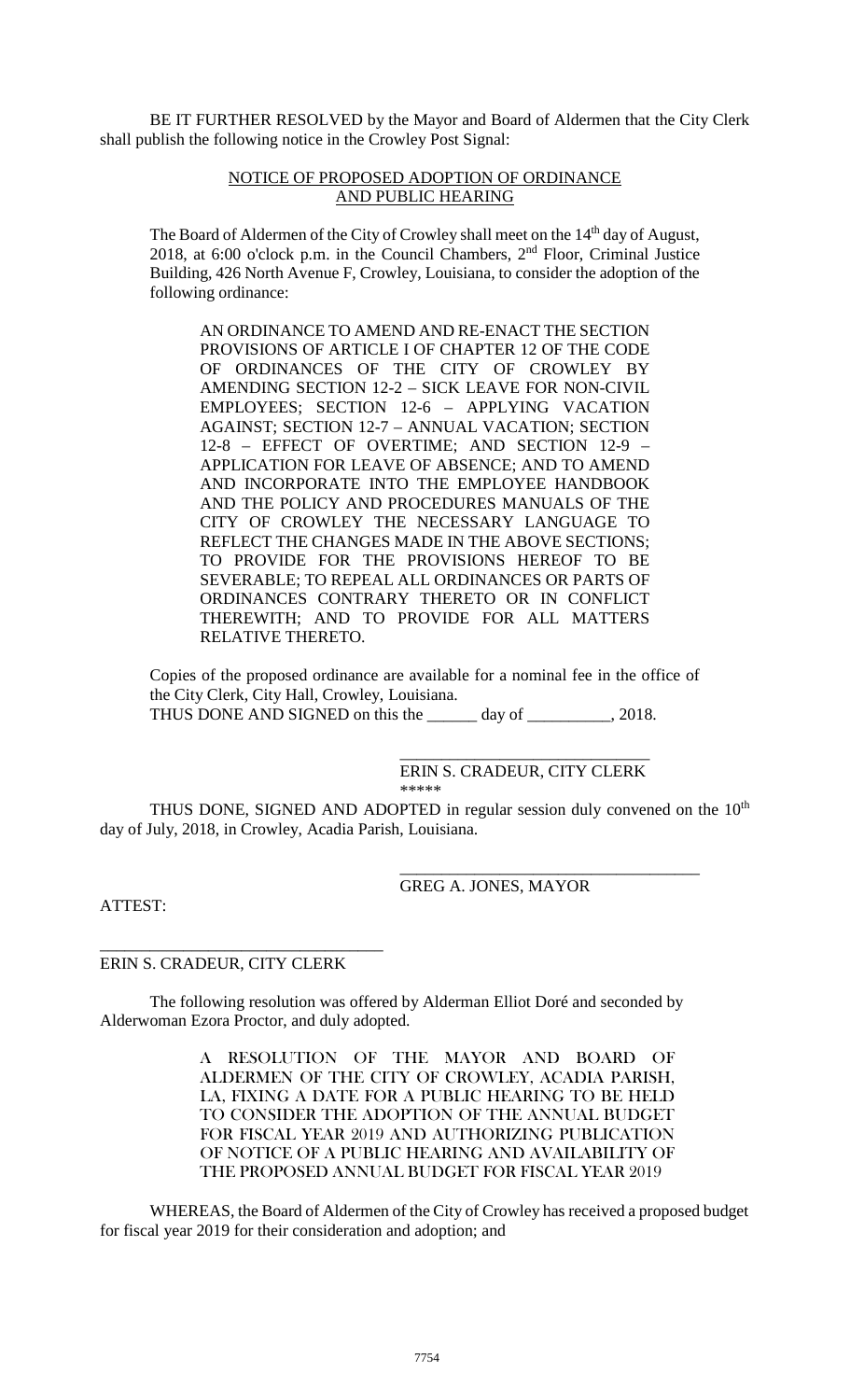WHEREAS, a public hearing must be held to receive public comment prior to adoption of the annual budget by the Board of Aldermen; and

WHEREAS, notice of the availability of the proposed annual budget and of the public hearing to receive public comment must be published once in the official journal of the City of Crowley, no less than ten (10) days prior to the date of the hearing, which notice shall provide for the date, time and place where the Board of Aldermen will consider their adoption;

NOW THEREFORE, BE IT RESOLVED, by the Mayor and Board of Aldermen of the City of Crowley, in regular session duly convened that a public hearing will be held by the Mayor and Board of Aldermen on the  $8<sup>th</sup>$  day of August, 2018 at 4:00 p.m. in Council Chambers, to receive public comment on the adoption of the proposed annual budget for fiscal year 2019 and

BE IT FURTHER RESOLVED by the Mayor and Board of Aldermen, that the City Clerk shall publish the following notice in the Crowley Post Signal:

# NOTICE OF PUBLIC HEARING ON THE PROPOSED

# ANNUAL BUDGET FOR FISCAL YEAR 2019, CITY OF **CROWLEY**

Public notice is hereby given that the proposed annual budget of the City of Crowley for fiscal year 2019 is available for public inspection at the office of the City Clerk, City Hall, 425 N. Parkerson Avenue, Crowley, Louisiana, during the hours of 8:00 a.m. to 4:30 p.m., Monday through Thursday and Friday 8:00 a.m. to 12:00 p.m. Copies of the budget are also available at a nominal cost.

Notice is hereby given that a public hearing will be held by the Mayor and Board of Aldermen concerning the adoption of the annual budget for the fiscal year 2019 as follows:

| $\overline{\text{DATE}}$ : | AUGUST 8th, 2018                   |
|----------------------------|------------------------------------|
| TIME:                      | $4:00$ p.m.                        |
|                            | PLACE OF MEETING: COUNCIL CHAMBERS |
|                            | <b>426 NORTH AVENUE F</b>          |
|                            | CROWLEY, LA 70526                  |

The Board of Aldermen of the City of Crowley shall hear any and all comments concerning the revenues and expenditures of the City of Crowley relative to the adoption of the annual budget for fiscal year 2019.

SIGNED on July 20<sup>th</sup>, 2018 at Crowley, LA.

\_\_\_\_\_\_\_\_\_\_\_\_\_\_\_\_\_\_\_\_\_\_\_\_\_\_\_\_\_\_\_\_\_ Erin S. Cradeur, City Clerk City of Crowley P. O. Box 1463, Crowley, LA 70527 Phone: (337) 783-0824

In accordance with the Americans with Disabilities Act, if special assistance is needed, please contact Erin S. Cradeur at (337) 788-4103, to describe the assistance that is necessary.

\*\*\*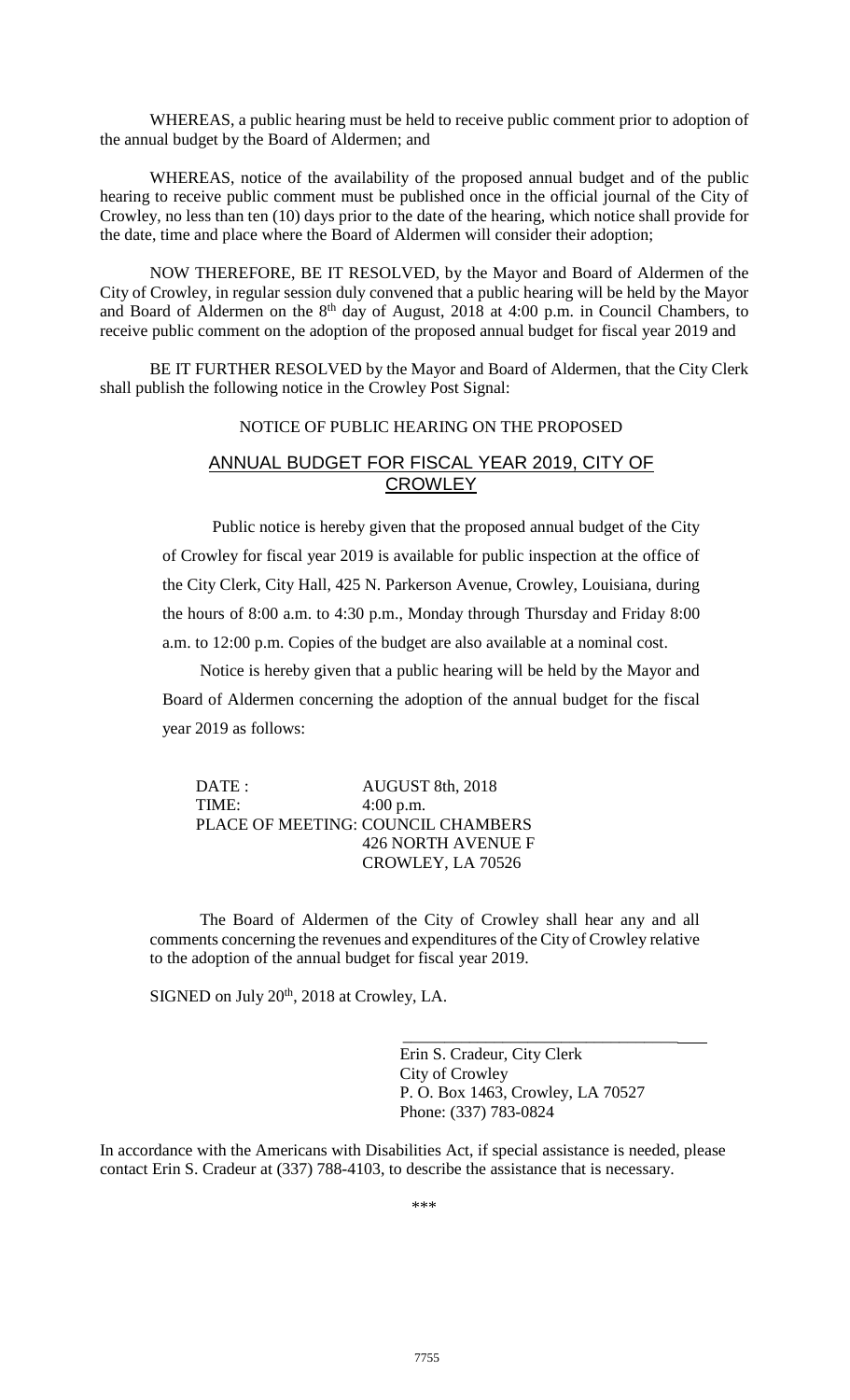THE ABOVE RESOLUTION WAS DULY ADOPTED on this the 10<sup>th</sup> day of July, 2018 at Crowley, Acadia Parish, Louisiana.

> \_\_\_\_\_\_\_\_\_\_\_\_\_\_\_\_\_\_\_\_\_\_\_\_\_\_\_\_\_\_ GREG A. JONES, Mayor

ATTEST:

\_\_\_\_\_\_\_\_\_\_\_\_\_\_\_\_\_\_\_\_\_\_\_\_\_\_ ERIN S. CRADEUR, City Clerk

# **ORDINANCES:**

The following ordinance was offered by Alderman Elliot Doré and seconded by Alderman Vernon Martin, and duly adopted.

# ORDINANCE NO. 1492

AN ORDINANCE AMENDING THE BUDGETS FOR THE CITY OF CROWLEY FOR THE FISCAL YEAR, BEGINNING SEPTEMBER 1, 2017 AND ENDING AUGUST 31, 2018; AND TO PROVIDE FOR ALL MATTERS RELATIVE THERETO; AND TO REPEAL ALL ORDINANCES OR PARTS OF ORDINANCES INCONSISTENT OR IN CONFLICT INCONSISTENT OR IN CONFLICT THEREWITH.

WHEREAS, the proposed Amended Operating Budgets and the accompanying budget ordinance have been submitted to this Board of Aldermen for review and consideration; and

WHEREAS, this ordinance has been duly introduced and notice of this ordinance and notice of public hearing having been published; and

WHEREAS, notice of a public hearing by the City of Crowley on the proposed Amended Operating Budgets and notice of the availability of the proposed amended budgets for review have been timely published in the official journal, the Crowley Post Signal; and

WHEREAS, the public hearing having been held in accordance with the law on the  $10<sup>th</sup>$ day of July, 2018 at 6:00 o'clock p.m. at City Hall on the proposed Amended Operating Budgets have now been reviewed and considered; now.

THEREFORE BE IT ORDAINED by the Board of Aldermen of the City of Crowley, Acadia Parish, Louisiana, in Regular Session, duly convened on the 10<sup>th</sup> day of July, 2018 that the following Amended Operating Budgets are hereby approved, adopted and finalized.

| Account                    | Adopted          | Amendment | Amended          |
|----------------------------|------------------|-----------|------------------|
| Name                       | Budget 2017-2018 |           | Budget 2017-2018 |
| <b>General Fund Budget</b> |                  |           |                  |
| Revenues                   |                  |           |                  |
| License and Permits        |                  |           |                  |
| Occupational License       | 230,000          | 63,000    | 293,000          |
| <b>Grants</b>              |                  |           |                  |
| <b>State Grants</b>        | 0                | 35,800    | 35,800           |
| <b>FEMA</b>                | 0                | 1,099,300 | 1,099,300        |
| D.A.R.E. Grant             | 0                | 13,975    | 13,975           |

Expenses Salary & Fringe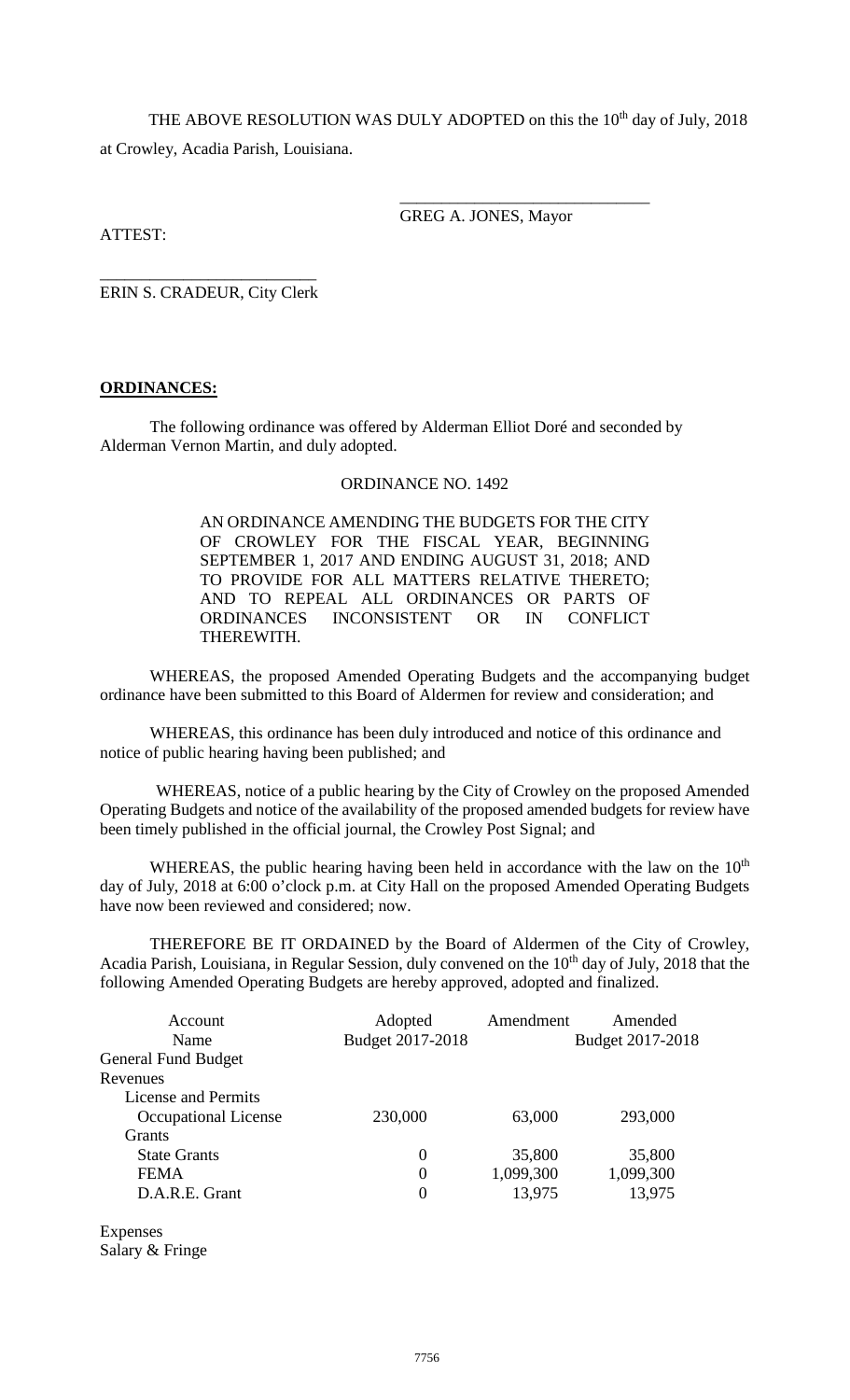| Overtime                                                 | 3,000            | 2,000            | 5,000            |  |  |
|----------------------------------------------------------|------------------|------------------|------------------|--|--|
| <b>Operational Expense</b>                               |                  |                  |                  |  |  |
| <b>Tax Roll Expense</b>                                  | 10,000           | 3,500            | 13,500           |  |  |
| Contract Labor - Comp. Tech.                             | 25,000<br>15,000 | 20,000<br>50,000 | 45,000<br>65,000 |  |  |
| Computer/Information Tech.                               |                  |                  |                  |  |  |
| Other Expense                                            |                  |                  |                  |  |  |
| Property Tax Redemption Exp.                             | 5,000            | 15,000           | 20,000           |  |  |
| Police Expenditure                                       |                  |                  |                  |  |  |
| <b>Capital Outlays</b>                                   | 20,000           | 31,000           | 51,000           |  |  |
| Fire Expenditure                                         |                  |                  |                  |  |  |
| <b>Capital Outlays</b>                                   | 43,000           | 1,112,000        | 1,155,000        |  |  |
| Public Building & Drainage                               |                  |                  |                  |  |  |
| Enterprise Center Maint. & Rep.                          | 20,000           | 40,000           | 60,000           |  |  |
| Transfers & Appropriations                               |                  |                  |                  |  |  |
| Approp. To YRBM                                          | $\overline{0}$   | 100,000          | 100,000          |  |  |
|                                                          |                  |                  |                  |  |  |
| <b>Youth Recreation Operation Budget</b><br>Revenue      |                  |                  |                  |  |  |
| Hensgens 1 Admission                                     | 1,500            | 1,100            | 2,600            |  |  |
| <b>Operational Expense</b>                               |                  |                  |                  |  |  |
| Computer/Info. Technology                                | 5,000            | 1,700            | 6,700            |  |  |
| Port-O-Let                                               | 10,000           | 2,000            | 12,000           |  |  |
| Capital Outlay                                           | $\boldsymbol{0}$ | 4,700            | 4,700            |  |  |
|                                                          |                  |                  |                  |  |  |
| <b>Youth Recreation Building Maintenance</b><br>Revenues |                  |                  |                  |  |  |
| <b>State Grant</b>                                       | $\overline{0}$   | 47,500           | 47,500           |  |  |
| Expenditures                                             |                  |                  |                  |  |  |
| Park Projects                                            | 35,000           | 2,200            | 37,200           |  |  |
| Dumpster                                                 | 6,300            | 12,000           | 18,300           |  |  |
| Transfers & Appropriations                               |                  |                  |                  |  |  |
| Gen. Oper. Appr. From Gen. Fund                          | $\theta$         | 100,000          | 100,000          |  |  |
|                                                          |                  |                  |                  |  |  |
| <b>Utility Fund</b>                                      |                  |                  |                  |  |  |
| Revenues                                                 |                  |                  |                  |  |  |
| <b>FEMA</b>                                              | $\boldsymbol{0}$ | 553,703          | 553,703          |  |  |
| Expenses<br>Dumpster                                     | 2,000            | 3,000            | 5,000            |  |  |
|                                                          |                  |                  |                  |  |  |

BE IT FURTHER ORDAINED, the amounts shall be available for expenditures only to the extent and only as included within the amended 2017-2018 fiscal budget, however nothing shall be construed to prohibit the Governing Authority from making amendments to the budget.

BE IT FURTHER ORDAINED, the Mayor of the City of Crowley, Greg A. Jones, is hereby authorized and in his sole discretion, to make such changes within the various budget classifications as he may deem necessary.

BE IT FURTHER ORDAINED, if any provision, part, word, section, subsection, sentence, clause, or phrase of this ordinance should be held invalid by a court of competent jurisdiction, such decision shall not affect the validity of the remaining portions of this ordinance and do hereby declare the provisions hereof, to be severable,

then in that event, only that particular provision, part, word, section, subsection, sentence, clause or phrase shall be deemed unconstitutional or invalid and the remaining provisions, parts, words,